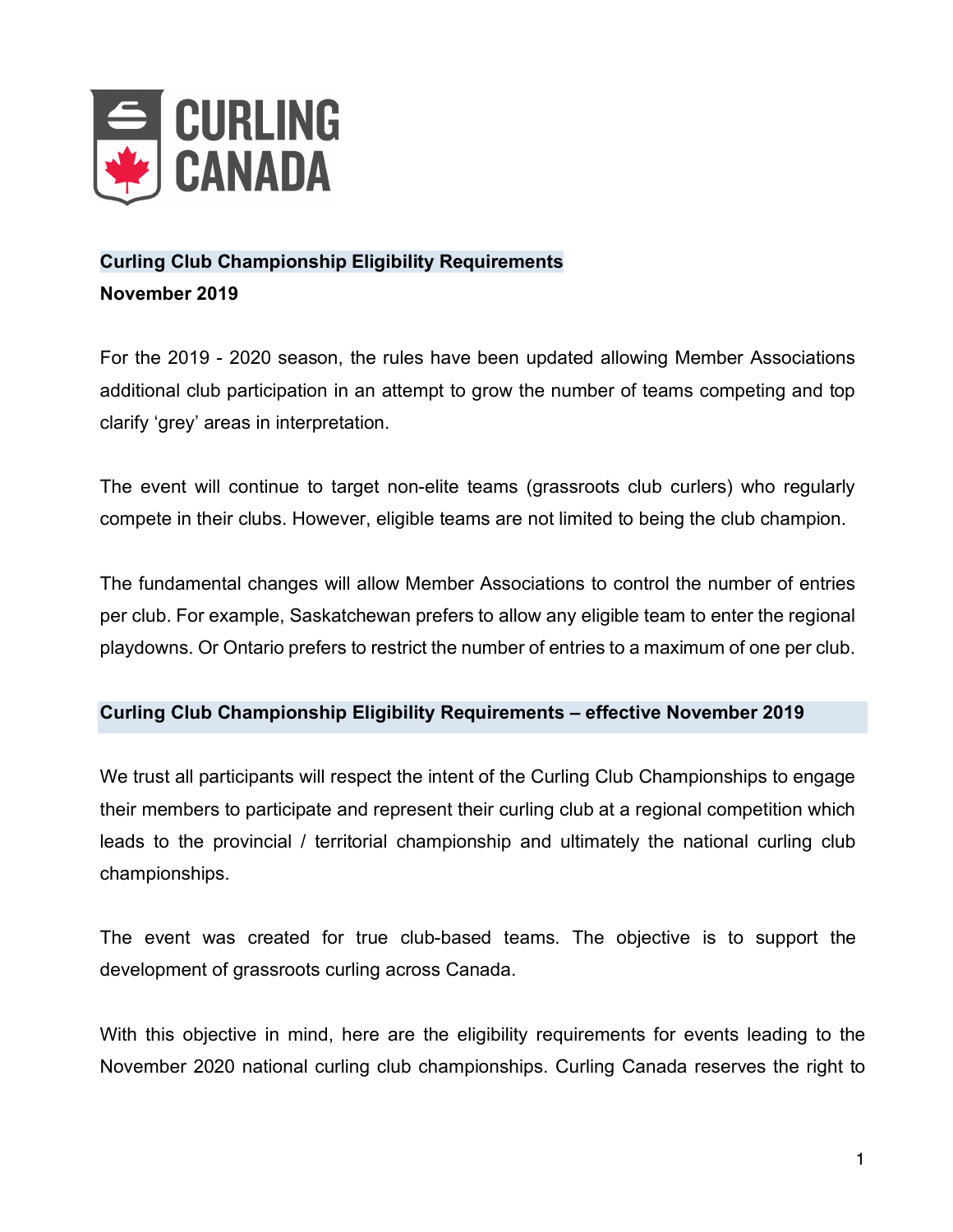exclude any team that violates the spirit and intent of this event as it pertains to the rules below:

- 1) The curling club represented by each team **must be** affiliated with its Provincial / Territorial Association, must be in good standing with all applicable dues paid in full.
- 2) Players of any club team must be members in good standing of the affiliated curling club.
- 3) A competitor **is not** required to be a Canadian citizen.
- 4) All four (4) members and any alternates **must be** bona fide residents within the geographic area of the Member Association they are intending to represent unless granted an exception by the Member Association.
- 5) Any player can be a member of more than one affiliated curling club, but the player must declare one "home club" for this competition.
- 6) Each Member Association reserves the right to limit the number of teams qualifying from each club.
- 7) Teams must qualify under one of the following conditions:
	- (a) Regular league players, or;
	- (b) A club championship process, or;
	- (c) A designated curling club championship event within the club;
	- (d) In each of Rule  $7)(a)(b)(c)$ , teams must have three (3) or more players who have played together in a sanctioned club league during the current curling season.
	- (e) Clubs that **only have** mixed or open leagues (i.e., no men's and / or women's set team leagues) **may be granted an exemption** to Rule (7)(d) by written request to their provincial / territorial Member Association.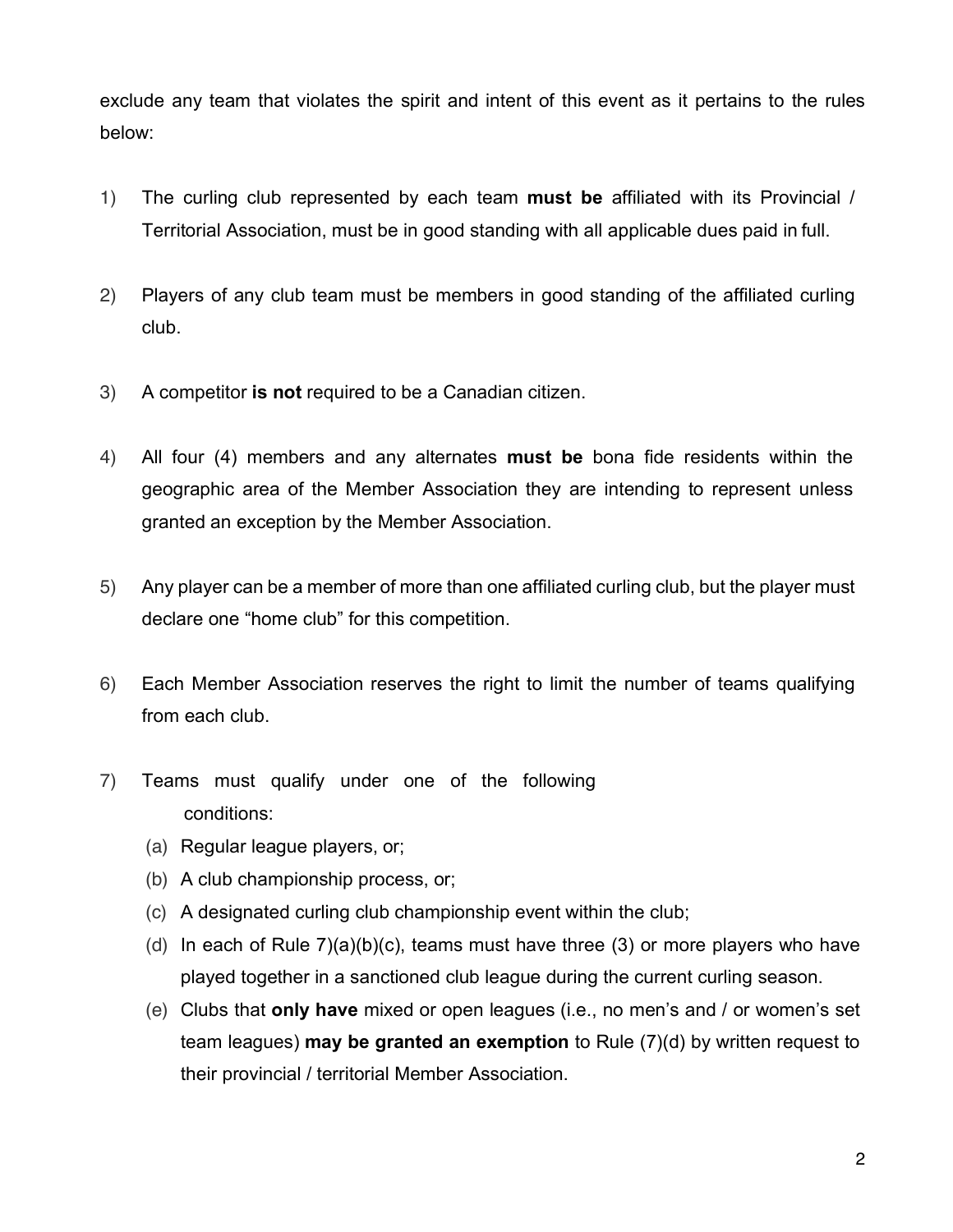- 8) The use of the delivery stick by any or all four players (and any alternate) **IS** acceptable subject to the Curling Canada rules under **Rule 19. Curling With A Delivery Stick**.
- 9) Once a four-person team enters the club championships playdowns, a maximum of one (1) replacement player from the club is allowed **per level of competition.** If the Member Association playdown process includes a number of steps before declaring a champion, the team has the option of using a different spare at each level. The replacement player **must play the lead position** (throwing & sweeping) and must be an active member in good standing of the affiliated curling club. **No exceptions.**
- 10) Teams who play exclusively in a major / super league where teams from more than one (1) club compete - **are ineligible** for the Curling Club Championships unless the team competes in another eligible league in an affiliated club.
- 11) **EXEMPTIONS:** Each four-person team is allowed one (1) player:
	- (a) Who has played in the Canadian Mixed; and/or, the Canada Cup; and/or the Continental Cup; and/or, the Under-21; and/or, the Tournament of Hearts; and/or the Brier; and/or, the Canadian Seniors; and/or, the Canadian Mixed Doubles; and/or, the Under-18; and/or, the Canadian Wheelchair; and/or, any Canadian Trials event in the current and previous two (2) seasons (regardless of finish); or,
	- (b) Who has played in any provincial / territorial event leading to the Canadian Mixed; and/or, the Canada Cup; and/or the Continental Cup; and/or, the Under-21; and/or, the Tournament of Hearts; and/or the Brier; and/or, the Canadian Seniors; and/or, the Canadian Mixed Doubles; and/or, the Under-18; and/or, the Canadian Wheelchair; and/or, any Canadian Trials event in the current and previous two (2) seasons (regardless of finish); or,
	- (c) Who has played in a Tier 1 Grand Slam event in the current and previous two (2) seasons (regardless of finish).

For example: Craig Savill plays in a Wednesday night league with three friends and he also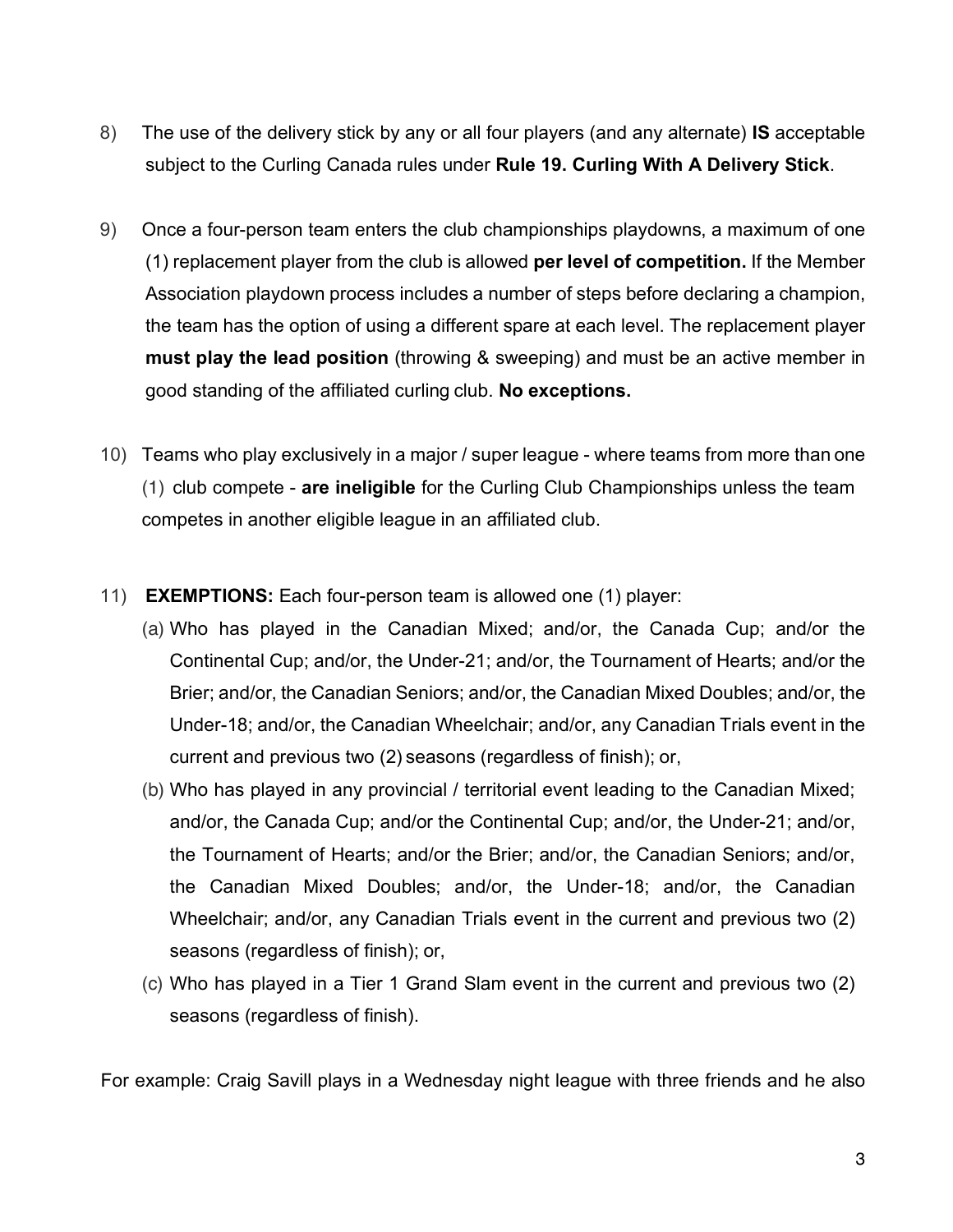represented Ontario last season at the Brier with his elite team. Craig and his Wednesday night team of friends **would be eligible** for the Club Championships; **however, the other three (3) team members of Craig's Wednesday team CANNOT have played in the following**:

- (a) **Any** Tier 1 Grand Slam event in the current and previous two (2) seasons.
- (b) **Any** provincial / territorial championship leading to leading to the Canadian Mixed; and/or, the Canada Cup; and/or the Continental Cup; and/or, the Under-21; and/or, the Tournament of Hearts; and/or the Brier; and/or, the Canadian Seniors; and/or, the Canadian Mixed Doubles; and/or, the Under-18; and/or, the Canadian Wheelchair; and/or, any Canadian Trials event in the current and previous two (2) seasons (regardless of finish); or,, unless their final ranking is less than the threshold of the respective Member Association (see chart).

| <b>Member Association</b>    | You are ineligible if                                       |
|------------------------------|-------------------------------------------------------------|
| Alberta                      | You finished 8 <sup>th</sup> or better at any provincial    |
| <b>British Columbia</b>      | You competed in any provincial championship                 |
| Manitoba                     | You finish 8 <sup>th</sup> or better at any provincial      |
| <b>New Brunswick</b>         | You finish in the championship round at provincials OR you  |
|                              | finish 3 <sup>rd</sup> or better at open provincial events. |
| Newfoundland & Labrador      | You finish 3rd or better at provincials                     |
| <b>Northern Ontario</b>      | You finish 2 <sup>nd</sup> or better at provincials         |
| <b>Northwest Territories</b> | You win a territorial championship                          |
| Nova Scotia                  | You finish 3 <sup>rd</sup> or better at provincials         |
| Nunavut                      | You win a territorial championship                          |
| Ontario                      | You finish 8 <sup>th</sup> or better at any provincial      |
| <b>Prince Edward Island</b>  | You win a provincial championship                           |
| Quebec                       | You finish 3 <sup>rd</sup> or better at provincials         |
| Saskatchewan                 | You finish 8 <sup>th</sup> or better at any provincial      |
| Yukon                        | You win a territorial championship                          |